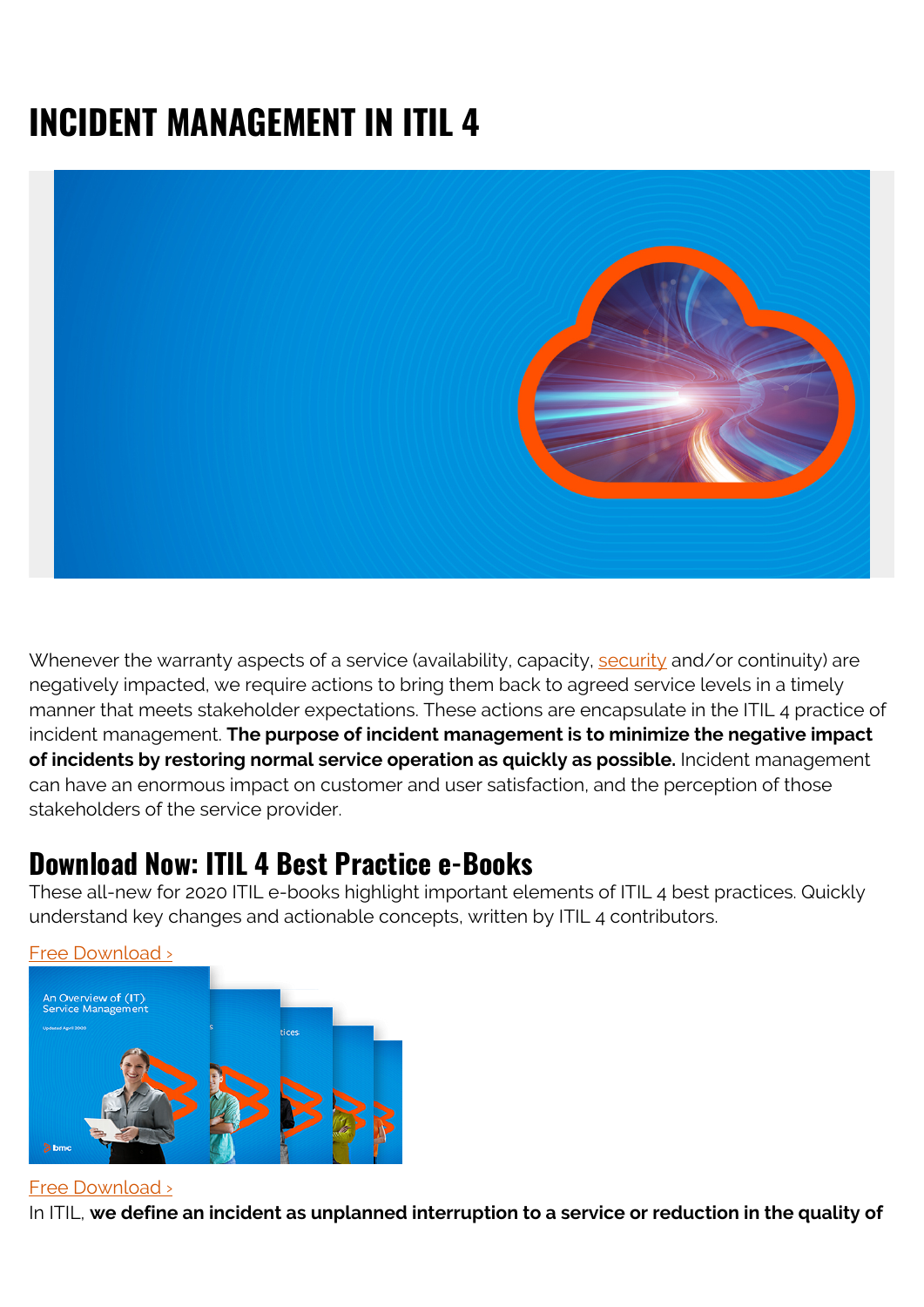**a service.** Each incident should be logged and managed to ensure that it is resolved in a time that meets the expectations of the customer and user. Target resolution times should be agreed, documented, and communicated in advance to ensure that expectations are realistic when an incident occurs. Information about incidents should be stored in incident records in a suitable tool that allows correlation with other relevant service management information such as configuration items (CIs), problems, known errors and changes. This is vital to facilitate quick and efficient diagnosis and recovery. Tool capability may extend to incident matching and intelligent analysis which can generate recommendations for helping with future incidents.

After incidents are logged, they should be prioritized based on an agreed classification to ensure that incidents with the highest business impact are resolved first. Prioritization is an important consideration for the design of an organization's incident management practice, enabling it to align the appropriate levels of resource and management and resource to different types of incident. Low impact incidents must be managed efficiently to ensure that they do not consume too many resources, while high impact ones may require more resources and more complex management, particularly if they involve information security.



## Incident Management Steps

Figure 1: Incident Management Steps

The management of simple incidents should be optimized, through the use of knowledge, self-help, automation, and/or standard scripts for first-line agents. Investigation of more complicated incidents often requires knowledge and expertise, rather than procedural steps. Incidents may be diagnosed and resolved by people in many different groups, depending on the complexity of the issue or the incident type, so all of these groups need to understand the process, and how their contribution to